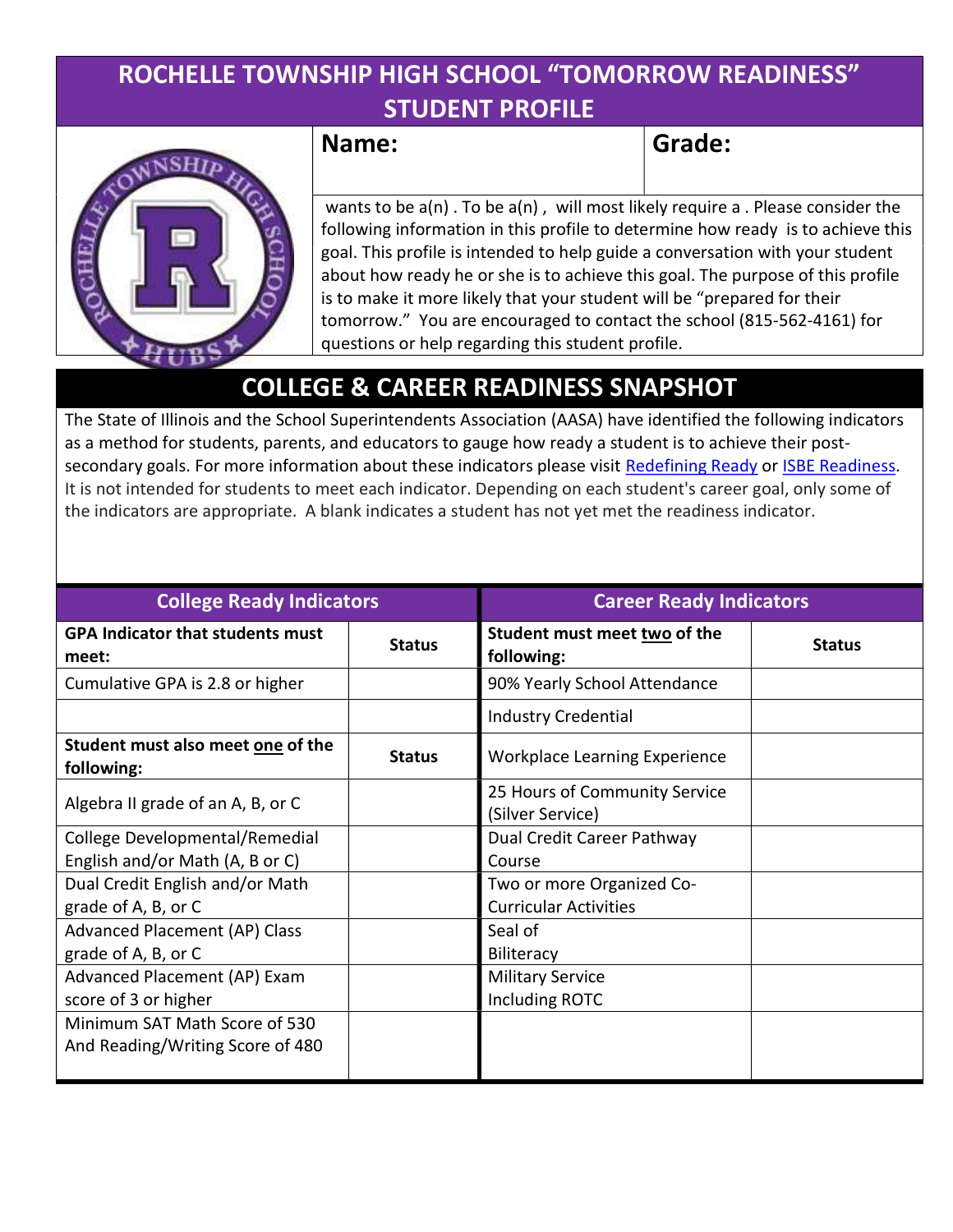| <b>CONTENT KNOWLEDGE AND SKILLS</b> |  |  |       |          |  |  |                                                                   |  |  |  |  |
|-------------------------------------|--|--|-------|----------|--|--|-------------------------------------------------------------------|--|--|--|--|
| <b>General RTHS Academic Data</b>   |  |  |       |          |  |  |                                                                   |  |  |  |  |
|                                     |  |  |       |          |  |  |                                                                   |  |  |  |  |
| Cumulative<br><b>GPA</b>            |  |  |       |          |  |  |                                                                   |  |  |  |  |
| Credits to<br>Date                  |  |  |       |          |  |  |                                                                   |  |  |  |  |
| 22 Needed                           |  |  |       |          |  |  |                                                                   |  |  |  |  |
| On-Track to<br>Graduate             |  |  |       |          |  |  |                                                                   |  |  |  |  |
| Weighted<br>Classes                 |  |  |       |          |  |  |                                                                   |  |  |  |  |
|                                     |  |  |       |          |  |  | <b>RTHS Key Indicators for Post-Secondary Educational Success</b> |  |  |  |  |
|                                     |  |  | Grade | Comments |  |  |                                                                   |  |  |  |  |
|                                     |  |  |       |          |  |  |                                                                   |  |  |  |  |
|                                     |  |  |       |          |  |  |                                                                   |  |  |  |  |
|                                     |  |  |       |          |  |  |                                                                   |  |  |  |  |
|                                     |  |  |       |          |  |  |                                                                   |  |  |  |  |
|                                     |  |  |       |          |  |  |                                                                   |  |  |  |  |

\* \* \* The above list of suggested classes is based on the student's career interest. Make sure to talk with your counselor about RTHS offerings.  $***$ 

| <b>SAT Assessment Data</b> |              |                  |                                                     |                  |                 |  |  |  |  |  |
|----------------------------|--------------|------------------|-----------------------------------------------------|------------------|-----------------|--|--|--|--|--|
|                            |              | <b>Math</b>      | <b>Evidence-Based</b><br><b>Reading and Writing</b> |                  |                 |  |  |  |  |  |
|                            |              |                  |                                                     |                  | <b>Combined</b> |  |  |  |  |  |
| <b>Assessment Name</b>     | <b>Score</b> | <b>Benchmark</b> | <b>Score</b>                                        | <b>Benchmark</b> | <b>Score</b>    |  |  |  |  |  |
| 8 PSAT                     |              | 430              |                                                     | 390              |                 |  |  |  |  |  |
| 9 PSAT                     |              | 450              |                                                     | 410              |                 |  |  |  |  |  |
| 10 PSAT                    |              | 480              |                                                     | 430              |                 |  |  |  |  |  |
| 11 PSAT / NMSQT            |              | 510              |                                                     | 460              |                 |  |  |  |  |  |
| <b>SAT</b>                 |              | 530              |                                                     | 480              |                 |  |  |  |  |  |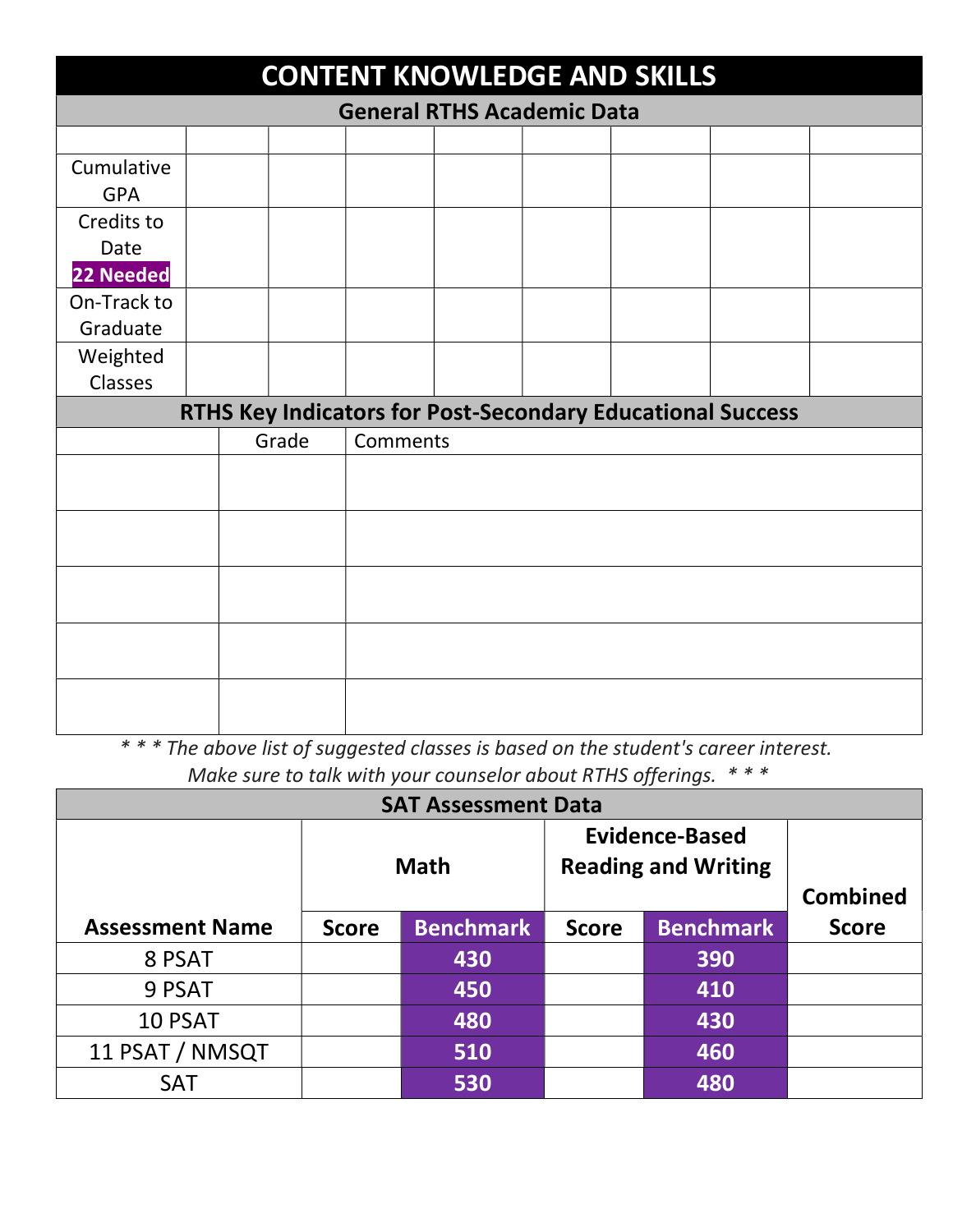# ACADEMIC BEHAVIORS

The Academic Behavior section of 's profile shows 's growth in many important areas which do not show up on a report card, but have a major impact on 's performance at school and ability to achieve 's post-secondary goal. RTHS teachers and counselors value how consistently students demonstrate these behaviors. For the ratings below, a 4 is the highest possible rating while a 1 is lowest. Visit the RTHS Student Profile Information page to view the Academic Behavior rubric that students use for self-assessment and teachers use as a feedback tool.

#### Efficient Learner Behaviors

EFFICIENT LEARNER behaviors include ability to organize oneself, study, manage time, prioritize tasks, and communicate effectively.

|                      |  |  |  |  | <b>Explanation of Rating</b>  |
|----------------------|--|--|--|--|-------------------------------|
| <b>Student Self-</b> |  |  |  |  | An ability to stay organized  |
| Assessment           |  |  |  |  | and manage time are           |
|                      |  |  |  |  | critical to college settings. |
| Teacher Average      |  |  |  |  | Is your student showing a 3   |
|                      |  |  |  |  | or higher average rating?     |

| <b>Adaptive Learner Behaviors</b>                                       |  |  |  |  |  |  |  |  |                                                                               |
|-------------------------------------------------------------------------|--|--|--|--|--|--|--|--|-------------------------------------------------------------------------------|
| ADAPTIVE LEARNER behaviors include ability to persevere, problem solve, |  |  |  |  |  |  |  |  |                                                                               |
| transfer learning skills, and use technology effectively.               |  |  |  |  |  |  |  |  |                                                                               |
|                                                                         |  |  |  |  |  |  |  |  | <b>Explanation of Rating</b>                                                  |
| Student Self-                                                           |  |  |  |  |  |  |  |  | The behaviors of a dynamic                                                    |
| Assessment                                                              |  |  |  |  |  |  |  |  | learner are important in                                                      |
| <b>Teacher Average</b>                                                  |  |  |  |  |  |  |  |  | work and college. Is your<br>student showing a 3 or<br>higher average rating? |

| <b>Self-Reliant Learner Behaviors</b>                                                                                                  |  |  |  |  |  |  |  |  |                                                                        |
|----------------------------------------------------------------------------------------------------------------------------------------|--|--|--|--|--|--|--|--|------------------------------------------------------------------------|
| SELF-RELIANT LEARNER behaviors include monitoring performance, self-advocacy,<br>goal setting, and seeking outside resources for help. |  |  |  |  |  |  |  |  |                                                                        |
|                                                                                                                                        |  |  |  |  |  |  |  |  | <b>Explanation of Rating</b>                                           |
| <b>Student Self-</b><br>Assessment                                                                                                     |  |  |  |  |  |  |  |  | A 3 or higher average<br>shows a student<br>consistently demonstrating |
| <b>Teacher Average</b>                                                                                                                 |  |  |  |  |  |  |  |  | these behaviors and post-<br>secondary readiness.                      |